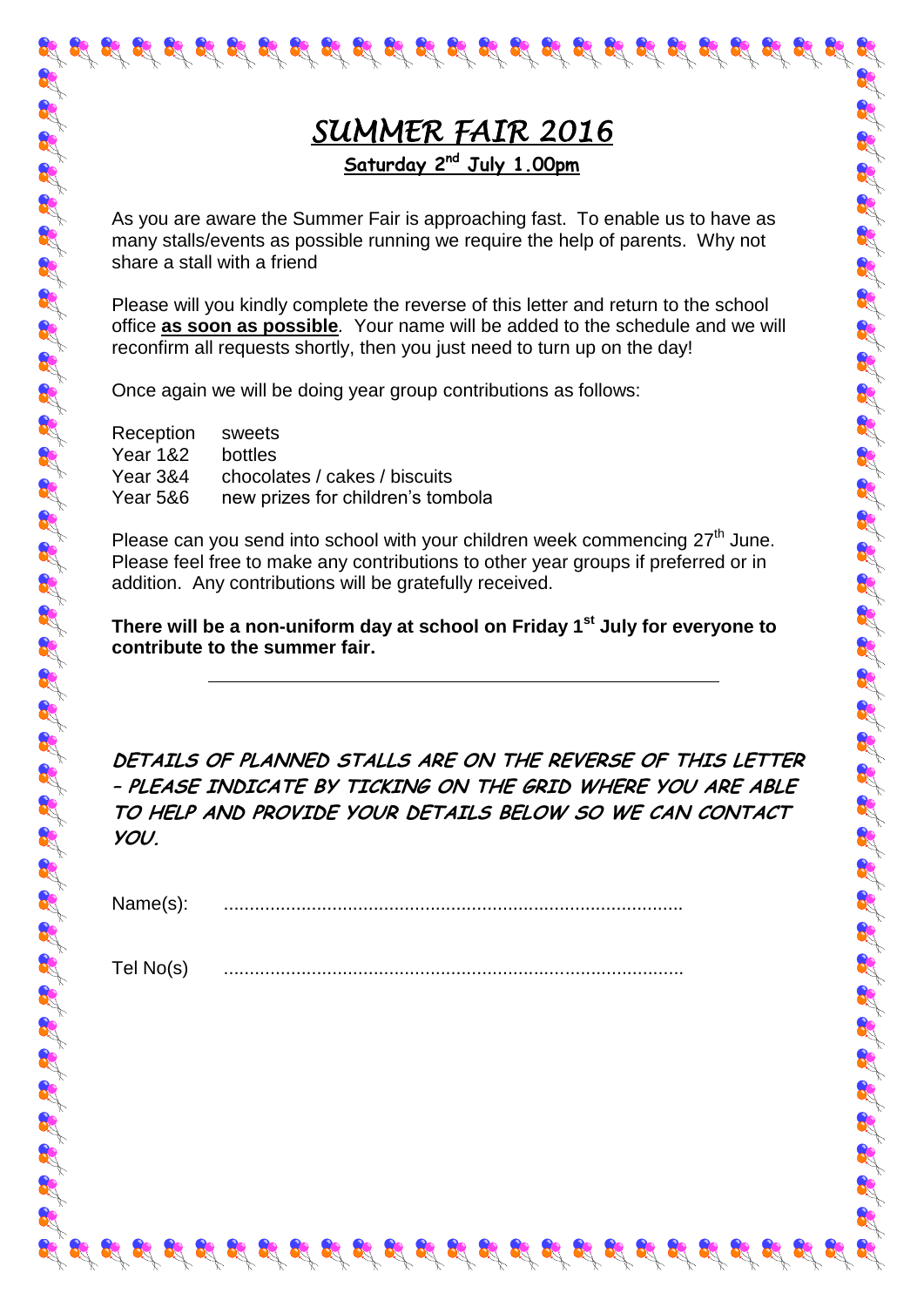| Help set up fair    | From 9.30am |  |
|---------------------|-------------|--|
| Help take fair down | From 4.00pm |  |

 $\mathcal{G}^{*}_{\mathcal{G}}\mathcal{G}^{*}_{\mathcal{G}}\mathcal{G}^{*}_{\mathcal{G}}\mathcal{G}^{*}_{\mathcal{G}}\mathcal{G}^{*}_{\mathcal{G}}\mathcal{G}^{*}_{\mathcal{G}}\mathcal{G}^{*}_{\mathcal{G}}\mathcal{G}^{*}_{\mathcal{G}}\mathcal{G}^{*}_{\mathcal{G}}\mathcal{G}^{*}_{\mathcal{G}}\mathcal{G}^{*}_{\mathcal{G}}\mathcal{G}^{*}_{\mathcal{G}}\mathcal{G}^{*}_{\mathcal{G}}\mathcal{G}^{*}_{\mathcal{G}}\mathcal{G}^{*}_{\$ 

|                           | $1.00 - 2.00$ | $2.00 - 3.00$ | $3.00 - 4.00$ |
|---------------------------|---------------|---------------|---------------|
| Refreshments              |               |               |               |
| <b>BBQ</b>                |               |               |               |
| <b>Bouncy Castles</b>     |               |               |               |
| Coconut Shy               |               |               |               |
| Panning for Gold          |               |               |               |
| <b>Face Painting</b>      |               |               |               |
| Nail Art                  |               |               |               |
| <b>Tattoos</b>            |               |               |               |
| Play Your Cards Right     |               |               |               |
| Splat the Rat             |               |               |               |
| Children's Tombola        |               |               |               |
| Adult Tombola             |               |               |               |
| <b>Apple Bobbing</b>      |               |               |               |
| Hook a Duck               |               |               |               |
| Grab a Frog               |               |               |               |
| <b>Basketball</b>         |               |               |               |
| Welly Throw               |               |               |               |
| Beat the Goalie           |               |               |               |
| Tin Can Alley             |               |               |               |
| <b>Plant Stall</b>        |               |               |               |
| <b>Golf Putting Green</b> |               |               |               |

22

Report

89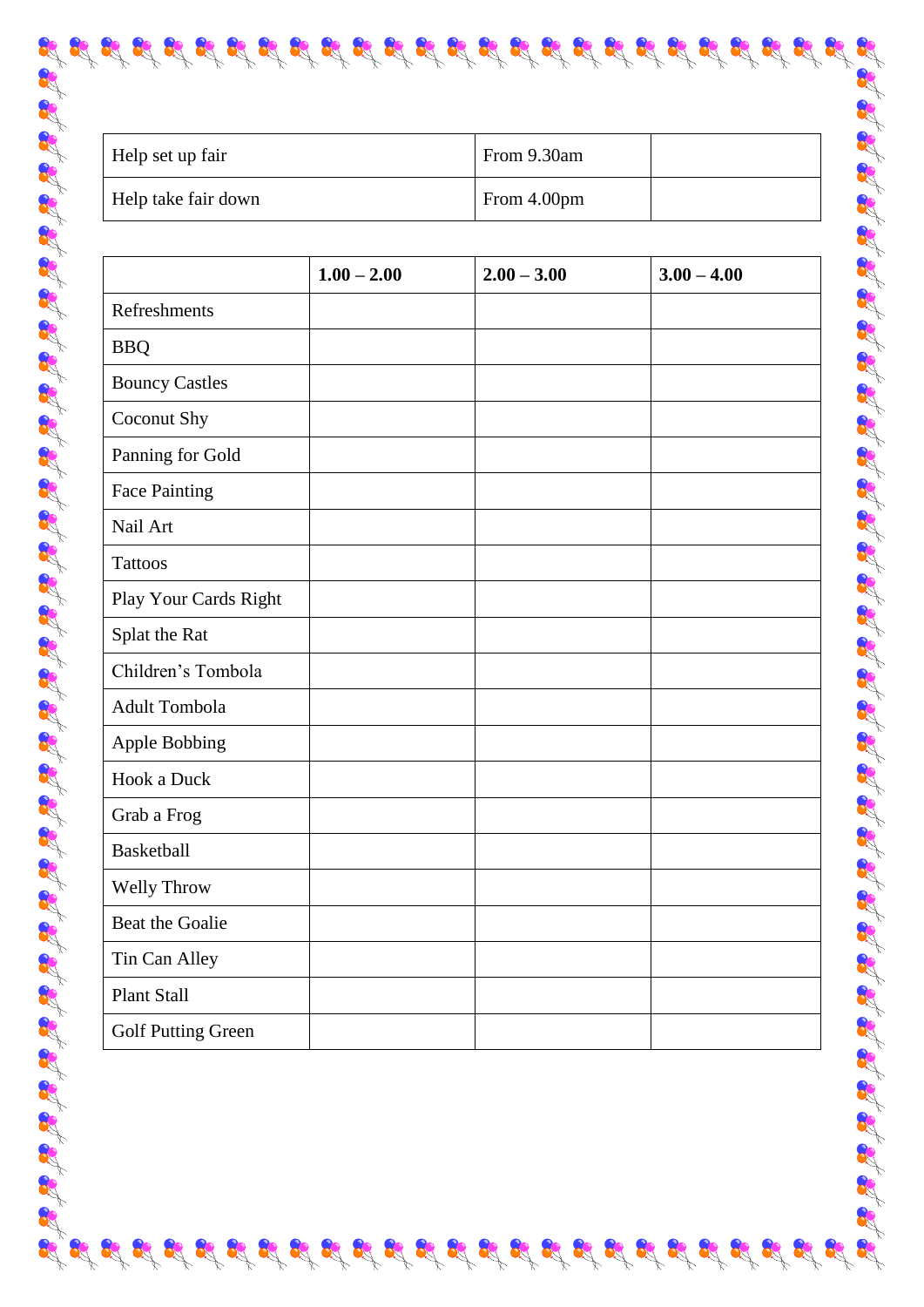## **Your Weekly Newsletter Issue 78 Week Ending 17th June 2016**

क्ष के क्ष के के लिए के मुख्य के क्षेत्र में बन के के लिए के मुख्य के लिए के लिए क्षेत्र के लिए क्षेत्र के लिए



The weather has wiped out a lot of the fun activities we had planned to take place during our Healthy Living week with sports' Day being moved to next Wednesday the 22<sup>nd</sup>. The activities will start at 13:00 so that we finish on time at 15:30. We have opted for a slightly more active afternoon with the children taking part in multi-skill sport as well as the traditional running race events. We hope to practise on the Tuesday afternoon. Please keep your fingers crossed for the sunshine!

Our annual Summer Fair is planned to take place on the 2<sup>nd</sup> July starting at 13:00 with the added celebration of it being our  $40^{th}$  year of being a school. We have invited local bands to join us to provide us with live music and have our choir performing to bring the afternoon to a close at 16:00. We have a licence for a bar and Mr Jones is ready to make his delicious burgers with lots of fun stalls for all to enjoy. We really hope this will be a wonderful event.

We always need a few items to make such events run with more ease and wonder if anyone has a karaoke machine we may borrow and use for the day? If you are able to volunteer some time too please sign up. The list is available in the school office.

We are thrilled when our children receive the star of the week award or earn their Carleton Code. The children work very hard to achieve these and we are really grateful that you are able to attend our assemblies.

| Archie Baxter from Yellow Ducklings                                        | Isabelle Michelbach from Green Ducklings                                                                                                                                                                                    |
|----------------------------------------------------------------------------|-----------------------------------------------------------------------------------------------------------------------------------------------------------------------------------------------------------------------------|
| Lily Johns from Parrots                                                    | Leo Tough from Herons                                                                                                                                                                                                       |
| Olívía Popíelarska from Robíns                                             | Shaylee Dodd from Owls                                                                                                                                                                                                      |
| Leo Yeung from Doves                                                       | Rees Gallagher from Kestrels                                                                                                                                                                                                |
| Isabella Hargreaves from Hawks                                             | Katie and Amy Weller from Falcons                                                                                                                                                                                           |
| Natasha Stenton from Eagles                                                | Katie and Amy Weller from Funcons<br>Well done to all those who have been chosen this week. You<br>are making us very proud!                                                                                                |
|                                                                            | <b>Gentle Reminders:</b><br>As mentioned many times the carpark at the front of school is designated for the staff that work                                                                                                |
| carpark to access school.                                                  | within our school only. We ask that all our families respect this and park outside the school grounds after<br>08:00. Only this week two of our teachers reported that they nearly hit children who were running across the |
|                                                                            | Please stay out of the carpark and use the path to the main entrance.                                                                                                                                                       |
| This article was recently published for the attention of all headteachers: |                                                                                                                                                                                                                             |

#### Gentle Reminders:

#### **Please stay out of the carpark and use the path to the main entrance.**